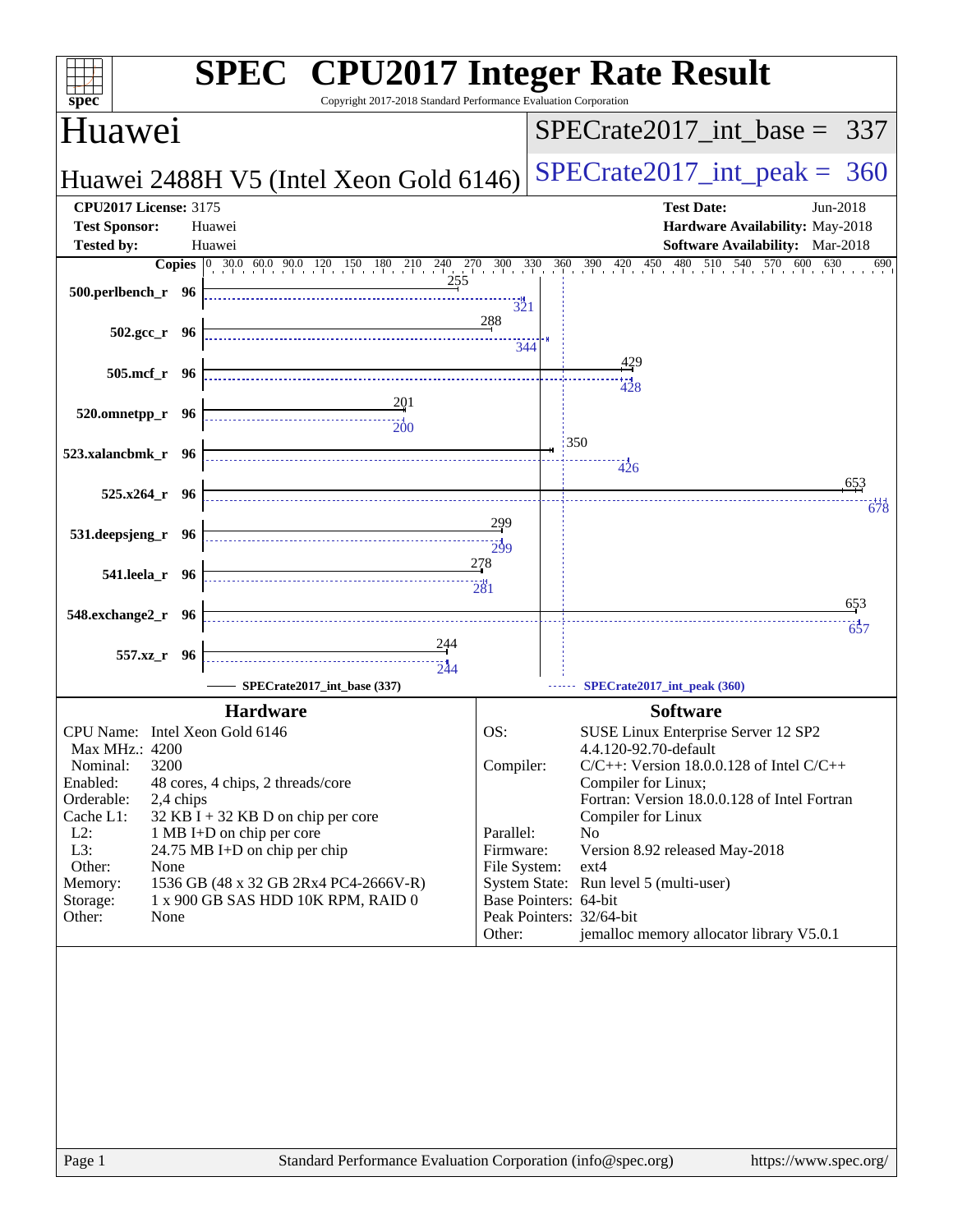

Copyright 2017-2018 Standard Performance Evaluation Corporation

### Huawei

### [SPECrate2017\\_int\\_base =](http://www.spec.org/auto/cpu2017/Docs/result-fields.html#SPECrate2017intbase) 337

Huawei 2488H V5 (Intel Xeon Gold  $6146$ ) [SPECrate2017\\_int\\_peak =](http://www.spec.org/auto/cpu2017/Docs/result-fields.html#SPECrate2017intpeak) 360

**[CPU2017 License:](http://www.spec.org/auto/cpu2017/Docs/result-fields.html#CPU2017License)** 3175 **[Test Date:](http://www.spec.org/auto/cpu2017/Docs/result-fields.html#TestDate)** Jun-2018 **[Test Sponsor:](http://www.spec.org/auto/cpu2017/Docs/result-fields.html#TestSponsor)** Huawei **[Hardware Availability:](http://www.spec.org/auto/cpu2017/Docs/result-fields.html#HardwareAvailability)** May-2018 **[Tested by:](http://www.spec.org/auto/cpu2017/Docs/result-fields.html#Testedby)** Huawei **[Software Availability:](http://www.spec.org/auto/cpu2017/Docs/result-fields.html#SoftwareAvailability)** Mar-2018

### **[Results Table](http://www.spec.org/auto/cpu2017/Docs/result-fields.html#ResultsTable)**

|                           | <b>Base</b>                        |                |       |                |       |                | <b>Peak</b> |               |                |              |                |              |                |              |
|---------------------------|------------------------------------|----------------|-------|----------------|-------|----------------|-------------|---------------|----------------|--------------|----------------|--------------|----------------|--------------|
| <b>Benchmark</b>          | <b>Copies</b>                      | <b>Seconds</b> | Ratio | <b>Seconds</b> | Ratio | <b>Seconds</b> | Ratio       | <b>Copies</b> | <b>Seconds</b> | <b>Ratio</b> | <b>Seconds</b> | <b>Ratio</b> | <b>Seconds</b> | <b>Ratio</b> |
| 500.perlbench_r           | 96                                 | 599            | 255   | 599            | 255   | 599            | 255         | 96            | 480            | 318          | 476            | 321          | 475            | 322          |
| 502.gcc_r                 | 96                                 | 471            | 288   | 471            | 289   | 472            | 288         | 96            | 395            | 344          | 396            | 344          | 394            | 345          |
| $505$ .mcf r              | 96                                 | 362            | 429   | 361            | 430   | 371            | 418         | 96            | 362            | 429          | 362            | 428          | 371            | 418          |
| 520.omnetpp_r             | 96                                 | 627            | 201   | 627            | 201   | 624            | 202         | 96            | 629            | 200          | 627            | 201          | 628            | 200          |
| 523.xalancbmk r           | 96                                 | 292            | 347   | 290            | 350   | 290            | 350         | 96            | 238            | 426          | 238            | 426          | 238            | 425          |
| 525.x264 r                | 96                                 | 255            | 660   | 257            | 653   | 263            | 640         | 96            | 248            | 678          | 250            | 672          | 246            | 683          |
| 531.deepsjeng_r           | 96                                 | 369            | 298   | 368            | 299   | 367            | 300         | 96            | 368            | 299          | 368            | <u>299</u>   | 369            | 298          |
| 541.leela r               | 96                                 | 573            | 278   | 571            | 278   | 568            | 280         | 96            | 560            | 284          | 566            | 281          | 568            | 280          |
| 548.exchange2_r           | 96                                 | 385            | 653   | 385            | 653   | 385            | 653         | 96            | 383            | 657          | 384            | 656          | 383            | 657          |
| 557.xz                    | 96                                 | 426            | 244   | 424            | 245   | 425            | 244         | 96            | 426            | 244          | 424            | 244          | 424            | 245          |
| $SPECrate2017$ int base = |                                    |                | 337   |                |       |                |             |               |                |              |                |              |                |              |
| $-$                       | $\sim$ $\sim$ $\sim$ $\sim$ $\sim$ |                | - - - |                |       |                |             |               |                |              |                |              |                |              |

**[SPECrate2017\\_int\\_peak =](http://www.spec.org/auto/cpu2017/Docs/result-fields.html#SPECrate2017intpeak) 360**

Results appear in the [order in which they were run](http://www.spec.org/auto/cpu2017/Docs/result-fields.html#RunOrder). Bold underlined text [indicates a median measurement](http://www.spec.org/auto/cpu2017/Docs/result-fields.html#Median).

### **[Submit Notes](http://www.spec.org/auto/cpu2017/Docs/result-fields.html#SubmitNotes)**

 The numactl mechanism was used to bind copies to processors. The config file option 'submit' was used to generate numactl commands to bind each copy to a specific processor. For details, please see the config file.

### **[Operating System Notes](http://www.spec.org/auto/cpu2017/Docs/result-fields.html#OperatingSystemNotes)**

 Stack size set to unlimited using "ulimit -s unlimited" Numa balancing was disabled using "echo 0 > /proc/sys/kernel/numa\_balancing"

### **[General Notes](http://www.spec.org/auto/cpu2017/Docs/result-fields.html#GeneralNotes)**

Environment variables set by runcpu before the start of the run: LD\_LIBRARY\_PATH = "/home/cpu2017/lib/ia32:/home/cpu2017/lib/intel64:/home/cpu2017/je5.0.1-32:/home/cpu2017/je5.0.1-64"

 Binaries compiled on a system with 1x Intel Core i7-4790 CPU + 32GB RAM memory using Redhat Enterprise Linux 7.4 Transparent Huge Pages enabled by default Prior to runcpu invocation Filesystem page cache synced and cleared with: sync; echo 3> /proc/sys/vm/drop\_caches runcpu command invoked through numactl i.e.: numactl --interleave=all runcpu <etc>

jemalloc: configured and built at default for 32bit (i686) and 64bit (x86\_64) targets; jemalloc: built with the RedHat Enterprise 7.4,

**(Continued on next page)**

| Standard Performance Evaluation Corporation (info@spec.org)<br>Page 2 | https://www.spec.org/ |
|-----------------------------------------------------------------------|-----------------------|
|-----------------------------------------------------------------------|-----------------------|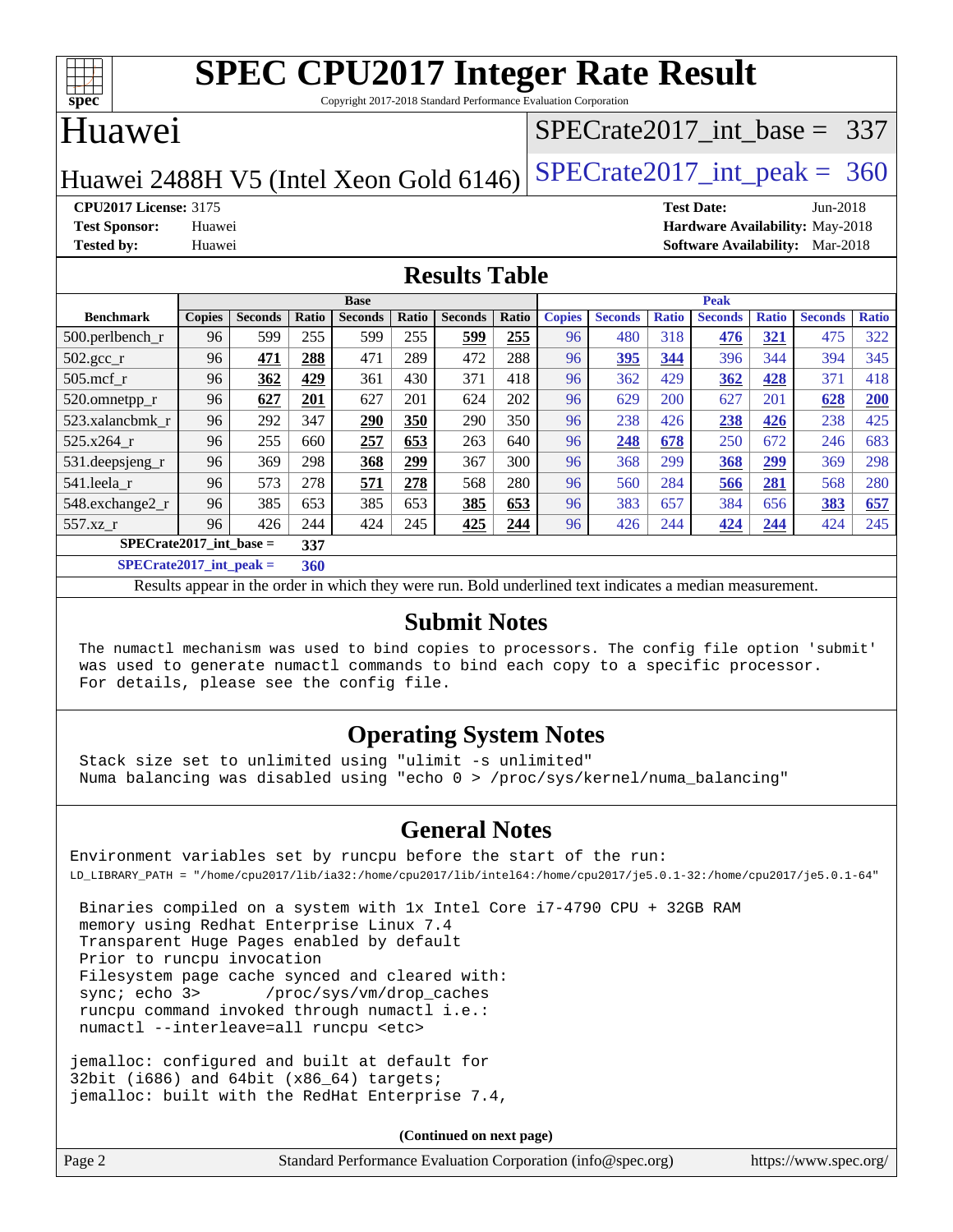

Copyright 2017-2018 Standard Performance Evaluation Corporation

## Huawei

[SPECrate2017\\_int\\_base =](http://www.spec.org/auto/cpu2017/Docs/result-fields.html#SPECrate2017intbase) 337

### Huawei 2488H V5 (Intel Xeon Gold  $6146$ ) [SPECrate2017\\_int\\_peak =](http://www.spec.org/auto/cpu2017/Docs/result-fields.html#SPECrate2017intpeak) 360

**[Tested by:](http://www.spec.org/auto/cpu2017/Docs/result-fields.html#Testedby)** Huawei **[Software Availability:](http://www.spec.org/auto/cpu2017/Docs/result-fields.html#SoftwareAvailability)** Mar-2018

**[CPU2017 License:](http://www.spec.org/auto/cpu2017/Docs/result-fields.html#CPU2017License)** 3175 **[Test Date:](http://www.spec.org/auto/cpu2017/Docs/result-fields.html#TestDate)** Jun-2018 **[Test Sponsor:](http://www.spec.org/auto/cpu2017/Docs/result-fields.html#TestSponsor)** Huawei **[Hardware Availability:](http://www.spec.org/auto/cpu2017/Docs/result-fields.html#HardwareAvailability)** May-2018

### **[General Notes \(Continued\)](http://www.spec.org/auto/cpu2017/Docs/result-fields.html#GeneralNotes)**

and the system compiler gcc 4.8.5; jemalloc: sources available from jemalloc.net or <https://github.com/jemalloc/jemalloc/releases> Yes: The test sponsor attests, as of date of publication, that CVE-2017-5754 (Meltdown) is mitigated in the system as tested and documented. Yes: The test sponsor attests, as of date of publication, that CVE-2017-5753 (Spectre variant 1) is mitigated in the system as tested and documented. Yes: The test sponsor attests, as of date of publication, that CVE-2017-5715 (Spectre variant 2) is mitigated in the system as tested and documented.

### **[Platform Notes](http://www.spec.org/auto/cpu2017/Docs/result-fields.html#PlatformNotes)**

Page 3 Standard Performance Evaluation Corporation [\(info@spec.org\)](mailto:info@spec.org) <https://www.spec.org/> BIOS configuration: Sub NUMA Cluster (SNC) set to enabled IMC (Integrated memory controller) Interleaving set to 1 way interleave Xtended Prediction Table (XPT) Prefetch set to Enable Memory Patrol Scrub set to Disable Last Level Cache (LLC) Prefetch set to Disable Sysinfo program /home/cpu2017/bin/sysinfo Rev: r5797 of 2017-06-14 96c45e4568ad54c135fd618bcc091c0f running on linux-tk4l Fri Nov 16 16:28:05 2018 SUT (System Under Test) info as seen by some common utilities. For more information on this section, see <https://www.spec.org/cpu2017/Docs/config.html#sysinfo> From /proc/cpuinfo model name : Intel(R) Xeon(R) Gold 6146 CPU @ 3.20GHz 4 "physical id"s (chips) 96 "processors" cores, siblings (Caution: counting these is hw and system dependent. The following excerpts from /proc/cpuinfo might not be reliable. Use with caution.) cpu cores : 12 siblings : 24 physical 0: cores 0 1 2 3 4 9 10 16 18 19 25 26 physical 1: cores 0 1 2 3 8 9 10 11 18 19 24 27 physical 2: cores 0 1 3 9 11 16 17 18 19 24 26 27 physical 3: cores 0 1 2 3 4 9 10 16 18 19 25 26 From lscpu: Architecture: x86\_64 CPU op-mode(s): 32-bit, 64-bit Byte Order: Little Endian CPU(s): 96 On-line CPU(s) list: 0-95 Thread(s) per core: 2 **(Continued on next page)**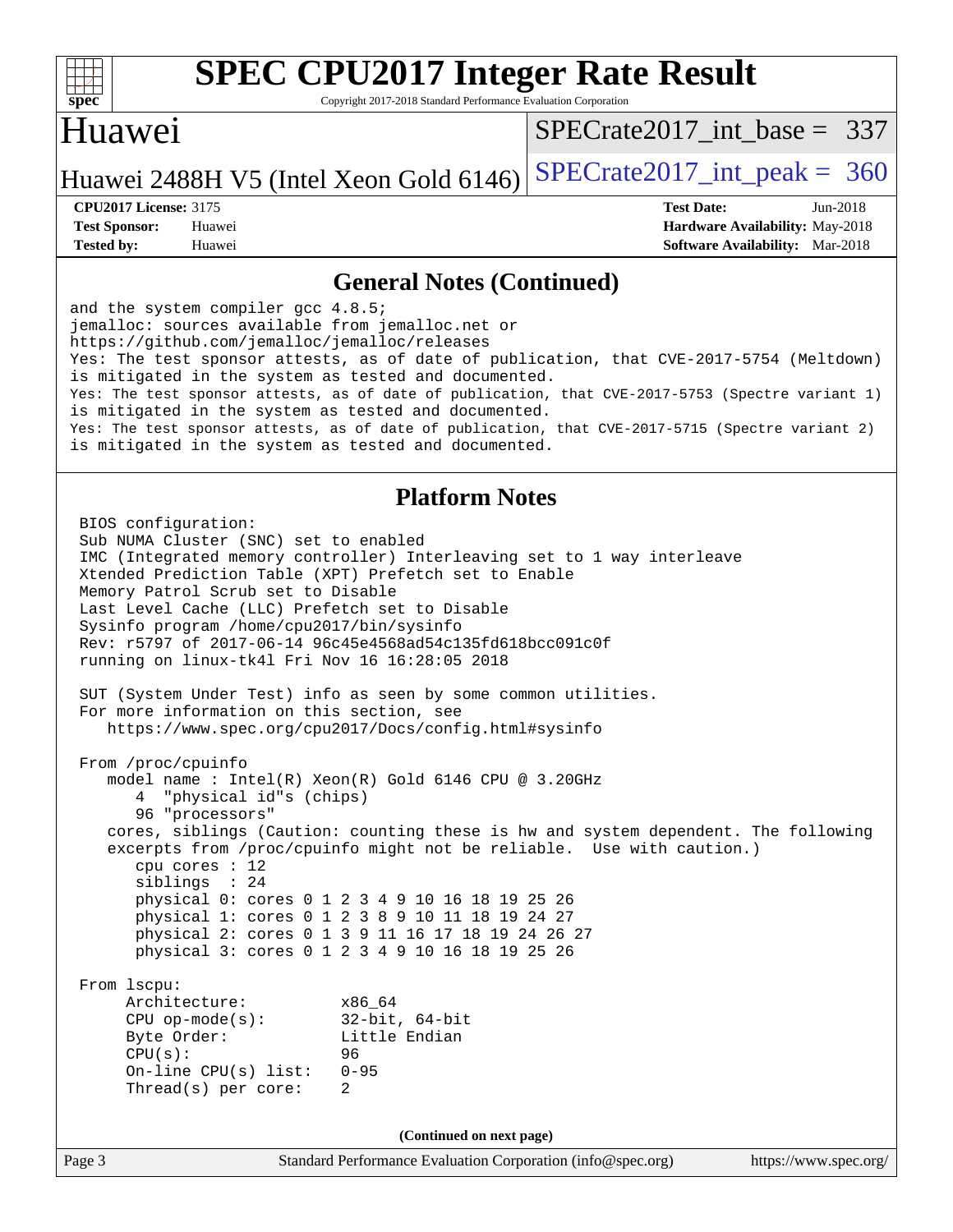

Copyright 2017-2018 Standard Performance Evaluation Corporation

### Huawei

[SPECrate2017\\_int\\_base =](http://www.spec.org/auto/cpu2017/Docs/result-fields.html#SPECrate2017intbase) 337

Huawei 2488H V5 (Intel Xeon Gold 6146) SPECrate  $2017$ \_int\_peak = 360

**[CPU2017 License:](http://www.spec.org/auto/cpu2017/Docs/result-fields.html#CPU2017License)** 3175 **[Test Date:](http://www.spec.org/auto/cpu2017/Docs/result-fields.html#TestDate)** Jun-2018 **[Test Sponsor:](http://www.spec.org/auto/cpu2017/Docs/result-fields.html#TestSponsor)** Huawei **[Hardware Availability:](http://www.spec.org/auto/cpu2017/Docs/result-fields.html#HardwareAvailability)** May-2018 **[Tested by:](http://www.spec.org/auto/cpu2017/Docs/result-fields.html#Testedby)** Huawei **[Software Availability:](http://www.spec.org/auto/cpu2017/Docs/result-fields.html#SoftwareAvailability)** Mar-2018

### **[Platform Notes \(Continued\)](http://www.spec.org/auto/cpu2017/Docs/result-fields.html#PlatformNotes)**

| Core(s) per socket:                                                                                                                                                      | 12                                                                                                                                                   |  |  |  |  |  |
|--------------------------------------------------------------------------------------------------------------------------------------------------------------------------|------------------------------------------------------------------------------------------------------------------------------------------------------|--|--|--|--|--|
| Socket(s):                                                                                                                                                               | 4                                                                                                                                                    |  |  |  |  |  |
| NUMA $node(s):$                                                                                                                                                          | 8                                                                                                                                                    |  |  |  |  |  |
| Vendor ID:                                                                                                                                                               | GenuineIntel                                                                                                                                         |  |  |  |  |  |
| CPU family:                                                                                                                                                              | 6                                                                                                                                                    |  |  |  |  |  |
| Model:                                                                                                                                                                   | 85                                                                                                                                                   |  |  |  |  |  |
| Model name:                                                                                                                                                              | $Intel(R)$ Xeon $(R)$ Gold 6146 CPU @ 3.20GHz                                                                                                        |  |  |  |  |  |
| Stepping:                                                                                                                                                                | 4                                                                                                                                                    |  |  |  |  |  |
| CPU MHz:                                                                                                                                                                 | 3201.000                                                                                                                                             |  |  |  |  |  |
| $CPU$ max $MHz$ :                                                                                                                                                        | 3201.0000                                                                                                                                            |  |  |  |  |  |
| CPU min MHz:                                                                                                                                                             | 1200.0000                                                                                                                                            |  |  |  |  |  |
| BogoMIPS:                                                                                                                                                                | 6399.99                                                                                                                                              |  |  |  |  |  |
| Virtualization:                                                                                                                                                          | $VT - x$                                                                                                                                             |  |  |  |  |  |
| L1d cache:                                                                                                                                                               | 32K                                                                                                                                                  |  |  |  |  |  |
| Lli cache:                                                                                                                                                               | 32K                                                                                                                                                  |  |  |  |  |  |
| L2 cache:                                                                                                                                                                | 1024K                                                                                                                                                |  |  |  |  |  |
| L3 cache:                                                                                                                                                                | 25344K                                                                                                                                               |  |  |  |  |  |
| NUMA node0 CPU(s):                                                                                                                                                       | $0-2$ , 5, 7, 10, 48-50, 53, 55, 58                                                                                                                  |  |  |  |  |  |
| NUMA nodel CPU(s):                                                                                                                                                       | 3, 4, 6, 8, 9, 11, 51, 52, 54, 56, 57, 59                                                                                                            |  |  |  |  |  |
| NUMA node2 CPU(s):                                                                                                                                                       | 12-14, 16, 17, 22, 60-62, 64, 65, 70                                                                                                                 |  |  |  |  |  |
| NUMA $node3$ $CPU(s):$                                                                                                                                                   | 15, 18-21, 23, 63, 66-69, 71                                                                                                                         |  |  |  |  |  |
| NUMA node4 CPU(s):                                                                                                                                                       | 24, 25, 27, 29, 30, 33, 72, 73, 75, 77, 78, 81                                                                                                       |  |  |  |  |  |
| NUMA node5 CPU(s):                                                                                                                                                       | 26, 28, 31, 32, 34, 35, 74, 76, 79, 80, 82, 83                                                                                                       |  |  |  |  |  |
| NUMA node6 CPU(s):                                                                                                                                                       | 36-38, 41, 43, 46, 84-86, 89, 91, 94<br>39, 40, 42, 44, 45, 47, 87, 88, 90, 92, 93, 95                                                               |  |  |  |  |  |
| NUMA node7 CPU(s):<br>Flaqs:                                                                                                                                             |                                                                                                                                                      |  |  |  |  |  |
|                                                                                                                                                                          | fpu vme de pse tsc msr pae mce cx8 apic sep mtrr pge mca cmov<br>pat pse36 clflush dts acpi mmx fxsr sse sse2 ss ht tm pbe syscall nx pdpelgb rdtscp |  |  |  |  |  |
|                                                                                                                                                                          | lm constant_tsc art arch_perfmon pebs bts rep_good nopl xtopology nonstop_tsc                                                                        |  |  |  |  |  |
|                                                                                                                                                                          | aperfmperf eagerfpu pni pclmulqdq dtes64 ds_cpl vmx smx est tm2 ssse3 sdbg fma cx16                                                                  |  |  |  |  |  |
|                                                                                                                                                                          | xtpr pdcm pcid dca sse4_1 sse4_2 x2apic movbe popcnt tsc_deadline_timer aes xsave                                                                    |  |  |  |  |  |
|                                                                                                                                                                          |                                                                                                                                                      |  |  |  |  |  |
| avx f16c rdrand lahf_lm abm 3dnowprefetch ida arat epb invpcid_single pln pts dtherm                                                                                     |                                                                                                                                                      |  |  |  |  |  |
| intel_pt rsb_ctxsw spec_ctrl stibp retpoline kaiser tpr_shadow vnmi flexpriority ept                                                                                     |                                                                                                                                                      |  |  |  |  |  |
| vpid fsgsbase tsc_adjust bmil hle avx2 smep bmi2 erms invpcid rtm cqm mpx avx512f<br>avx512dq rdseed adx smap clflushopt clwb avx512cd avx512bw avx512vl xsaveopt xsavec |                                                                                                                                                      |  |  |  |  |  |
| xgetbv1 cqm_llc cqm_occup_llc                                                                                                                                            |                                                                                                                                                      |  |  |  |  |  |
|                                                                                                                                                                          |                                                                                                                                                      |  |  |  |  |  |
| /proc/cpuinfo cache data                                                                                                                                                 |                                                                                                                                                      |  |  |  |  |  |
| cache size : $25344$ KB                                                                                                                                                  |                                                                                                                                                      |  |  |  |  |  |
|                                                                                                                                                                          |                                                                                                                                                      |  |  |  |  |  |
|                                                                                                                                                                          | From numactl --hardware WARNING: a numactl 'node' might or might not correspond to a                                                                 |  |  |  |  |  |
| physical chip.                                                                                                                                                           |                                                                                                                                                      |  |  |  |  |  |
| $available: 8 nodes (0-7)$                                                                                                                                               |                                                                                                                                                      |  |  |  |  |  |
| node 0 cpus: 0 1 2 5 7 10 48 49 50 53 55 58                                                                                                                              |                                                                                                                                                      |  |  |  |  |  |
| node 0 size: 191788 MB                                                                                                                                                   |                                                                                                                                                      |  |  |  |  |  |
| node 0 free: 191316 MB                                                                                                                                                   |                                                                                                                                                      |  |  |  |  |  |
| node 1 cpus: 3 4 6 8 9 11 51 52 54 56 57 59                                                                                                                              |                                                                                                                                                      |  |  |  |  |  |
| node 1 size: 193524 MB                                                                                                                                                   |                                                                                                                                                      |  |  |  |  |  |
|                                                                                                                                                                          |                                                                                                                                                      |  |  |  |  |  |
|                                                                                                                                                                          | (Continued on next page)                                                                                                                             |  |  |  |  |  |
|                                                                                                                                                                          |                                                                                                                                                      |  |  |  |  |  |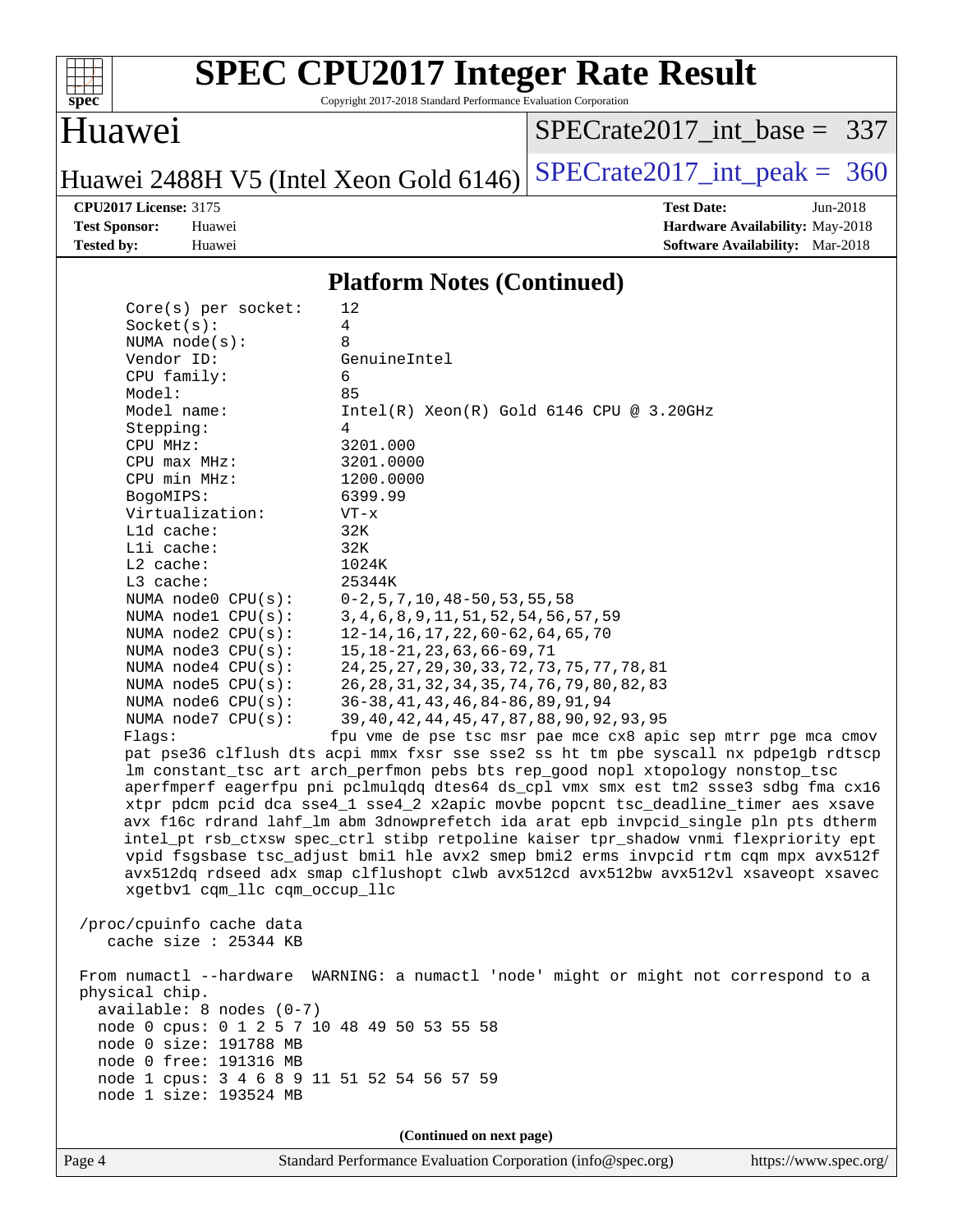

Copyright 2017-2018 Standard Performance Evaluation Corporation

### Huawei

[SPECrate2017\\_int\\_base =](http://www.spec.org/auto/cpu2017/Docs/result-fields.html#SPECrate2017intbase) 337

Huawei 2488H V5 (Intel Xeon Gold  $6146$ ) [SPECrate2017\\_int\\_peak =](http://www.spec.org/auto/cpu2017/Docs/result-fields.html#SPECrate2017intpeak) 360

**[Tested by:](http://www.spec.org/auto/cpu2017/Docs/result-fields.html#Testedby)** Huawei **[Software Availability:](http://www.spec.org/auto/cpu2017/Docs/result-fields.html#SoftwareAvailability)** Mar-2018

**[CPU2017 License:](http://www.spec.org/auto/cpu2017/Docs/result-fields.html#CPU2017License)** 3175 **[Test Date:](http://www.spec.org/auto/cpu2017/Docs/result-fields.html#TestDate)** Jun-2018 **[Test Sponsor:](http://www.spec.org/auto/cpu2017/Docs/result-fields.html#TestSponsor)** Huawei **[Hardware Availability:](http://www.spec.org/auto/cpu2017/Docs/result-fields.html#HardwareAvailability)** May-2018

### **[Platform Notes \(Continued\)](http://www.spec.org/auto/cpu2017/Docs/result-fields.html#PlatformNotes)**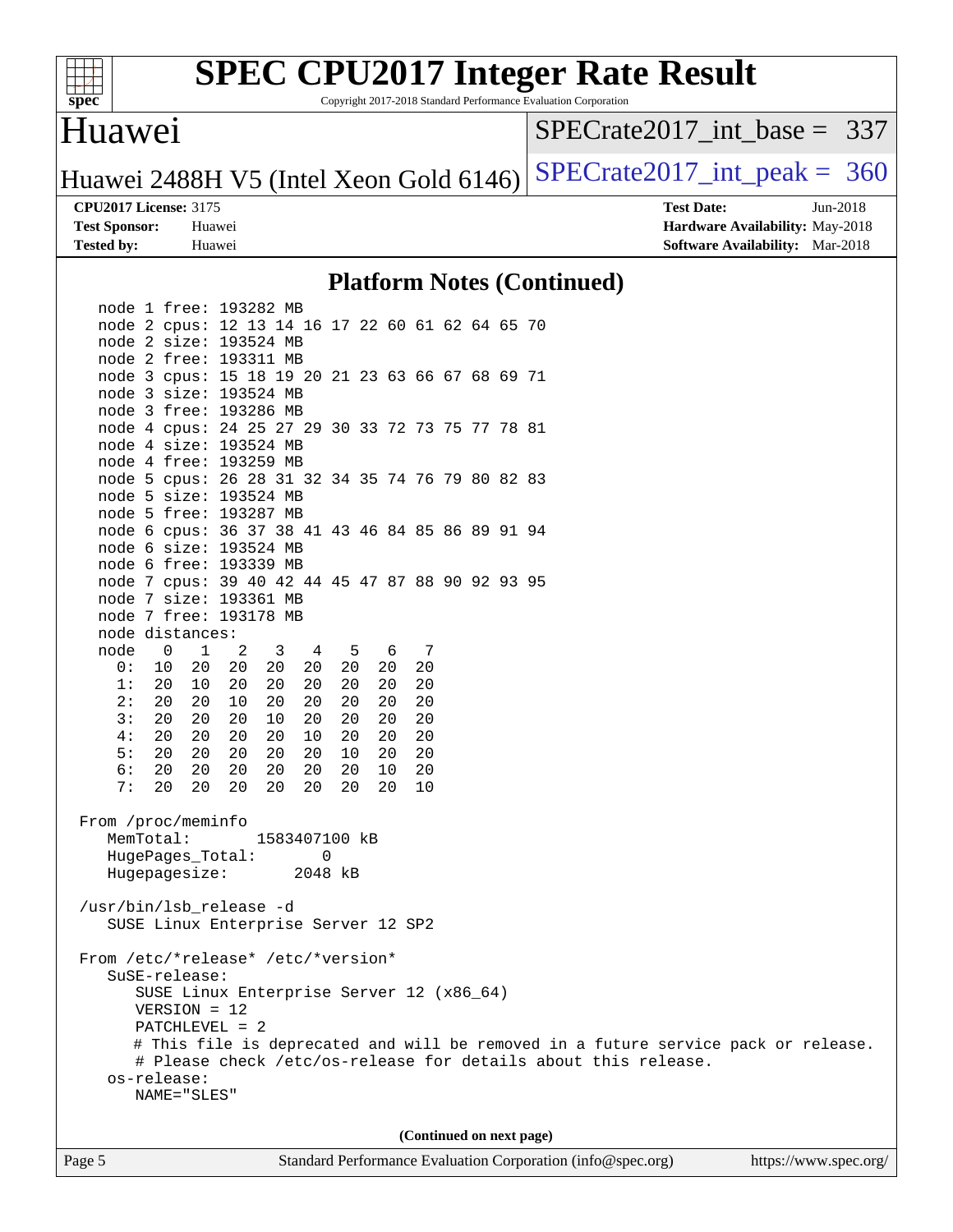

Copyright 2017-2018 Standard Performance Evaluation Corporation

### Huawei

[SPECrate2017\\_int\\_base =](http://www.spec.org/auto/cpu2017/Docs/result-fields.html#SPECrate2017intbase) 337

## Huawei 2488H V5 (Intel Xeon Gold  $6146$ ) [SPECrate2017\\_int\\_peak =](http://www.spec.org/auto/cpu2017/Docs/result-fields.html#SPECrate2017intpeak) 360

**[CPU2017 License:](http://www.spec.org/auto/cpu2017/Docs/result-fields.html#CPU2017License)** 3175 **[Test Date:](http://www.spec.org/auto/cpu2017/Docs/result-fields.html#TestDate)** Jun-2018 **[Test Sponsor:](http://www.spec.org/auto/cpu2017/Docs/result-fields.html#TestSponsor)** Huawei **[Hardware Availability:](http://www.spec.org/auto/cpu2017/Docs/result-fields.html#HardwareAvailability)** May-2018 **[Tested by:](http://www.spec.org/auto/cpu2017/Docs/result-fields.html#Testedby)** Huawei **[Software Availability:](http://www.spec.org/auto/cpu2017/Docs/result-fields.html#SoftwareAvailability)** Mar-2018

### **[Platform Notes \(Continued\)](http://www.spec.org/auto/cpu2017/Docs/result-fields.html#PlatformNotes)**

 VERSION="12-SP2" VERSION\_ID="12.2" PRETTY\_NAME="SUSE Linux Enterprise Server 12 SP2" ID="sles" ANSI\_COLOR="0;32" CPE\_NAME="cpe:/o:suse:sles:12:sp2"

uname -a:

 Linux linux-tk4l 4.4.120-92.70-default #1 SMP Wed Mar 14 15:59:43 UTC 2018 (52a83de) x86\_64 x86\_64 x86\_64 GNU/Linux

run-level 5 Nov 16 16:23

 SPEC is set to: /home/cpu2017 Filesystem Type Size Used Avail Use% Mounted on /dev/sda4 btrfs 748G 43G 703G 6% /home

 Additional information from dmidecode follows. WARNING: Use caution when you interpret this section. The 'dmidecode' program reads system data which is "intended to allow hardware to be accurately determined", but the intent may not be met, as there are frequent changes to hardware, firmware, and the "DMTF SMBIOS" standard. BIOS INSYDE Corp. 8.92 05/02/2018 Memory: 48x Samsung M393A4K40BB2-CTD 32 GB 2 rank 2666

(End of data from sysinfo program)

### **[Compiler Version Notes](http://www.spec.org/auto/cpu2017/Docs/result-fields.html#CompilerVersionNotes)**

Page 6 Standard Performance Evaluation Corporation [\(info@spec.org\)](mailto:info@spec.org) <https://www.spec.org/> ============================================================================== CC 500.perlbench  $r(base)$  502.gcc  $r(base)$  505.mcf  $r(base, peak)$  $525.x264_r(base, peak)$  557.xz $r(base, peak)$ ----------------------------------------------------------------------------- icc (ICC) 18.0.0 20170811 Copyright (C) 1985-2017 Intel Corporation. All rights reserved. ------------------------------------------------------------------------------ ============================================================================== CC 500.perlbench\_r(peak) 502.gcc\_r(peak) ----------------------------------------------------------------------------- icc (ICC) 18.0.0 20170811 Copyright (C) 1985-2017 Intel Corporation. All rights reserved. ------------------------------------------------------------------------------ ============================================================================== CXXC 520.omnetpp  $r(base)$  523.xalancbmk  $r(base)$  531.deepsjeng  $r(base)$ **(Continued on next page)**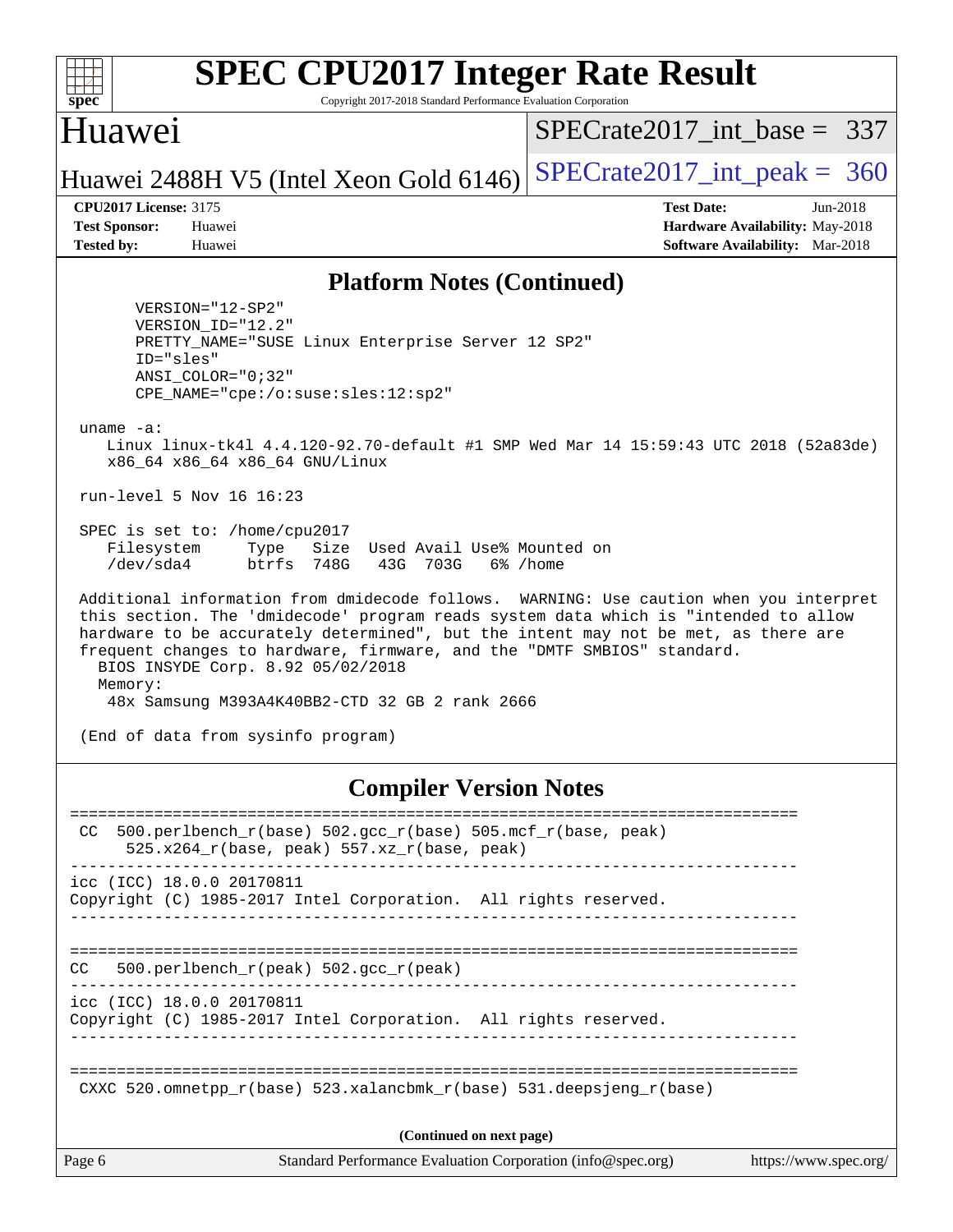| <b>SPEC CPU2017 Integer Rate Result</b><br>Copyright 2017-2018 Standard Performance Evaluation Corporation<br>spec <sup>®</sup> |                                                                                                              |  |  |  |  |  |
|---------------------------------------------------------------------------------------------------------------------------------|--------------------------------------------------------------------------------------------------------------|--|--|--|--|--|
| Huawei                                                                                                                          | $SPECrate2017\_int\_base = 337$                                                                              |  |  |  |  |  |
| Huawei 2488H V5 (Intel Xeon Gold 6146)                                                                                          | $SPECrate2017\_int\_peak = 360$                                                                              |  |  |  |  |  |
| <b>CPU2017 License: 3175</b><br><b>Test Sponsor:</b><br>Huawei<br><b>Tested by:</b><br>Huawei                                   | <b>Test Date:</b><br>$Jun-2018$<br>Hardware Availability: May-2018<br><b>Software Availability:</b> Mar-2018 |  |  |  |  |  |
| <b>Compiler Version Notes (Continued)</b>                                                                                       |                                                                                                              |  |  |  |  |  |
| $541.$ leela $r(base)$                                                                                                          |                                                                                                              |  |  |  |  |  |
| icpc (ICC) 18.0.0 20170811<br>Copyright (C) 1985-2017 Intel Corporation. All rights reserved.                                   |                                                                                                              |  |  |  |  |  |
| CXXC 520.omnetpp_r(peak) 523.xalancbmk_r(peak) 531.deepsjeng_r(peak)<br>$541.$ leela_r(peak)                                    |                                                                                                              |  |  |  |  |  |
| icpc (ICC) 18.0.0 20170811<br>Copyright (C) 1985-2017 Intel Corporation. All rights reserved.                                   |                                                                                                              |  |  |  |  |  |
| 548.exchange2_r(base, peak)<br>FC                                                                                               |                                                                                                              |  |  |  |  |  |
| ifort (IFORT) 18.0.0 20170811<br>Copyright (C) 1985-2017 Intel Corporation. All rights reserved.                                |                                                                                                              |  |  |  |  |  |
|                                                                                                                                 |                                                                                                              |  |  |  |  |  |

## **[Base Compiler Invocation](http://www.spec.org/auto/cpu2017/Docs/result-fields.html#BaseCompilerInvocation)**

[C benchmarks](http://www.spec.org/auto/cpu2017/Docs/result-fields.html#Cbenchmarks): [icc](http://www.spec.org/cpu2017/results/res2018q4/cpu2017-20181118-09820.flags.html#user_CCbase_intel_icc_18.0_66fc1ee009f7361af1fbd72ca7dcefbb700085f36577c54f309893dd4ec40d12360134090235512931783d35fd58c0460139e722d5067c5574d8eaf2b3e37e92)

[C++ benchmarks:](http://www.spec.org/auto/cpu2017/Docs/result-fields.html#CXXbenchmarks) [icpc](http://www.spec.org/cpu2017/results/res2018q4/cpu2017-20181118-09820.flags.html#user_CXXbase_intel_icpc_18.0_c510b6838c7f56d33e37e94d029a35b4a7bccf4766a728ee175e80a419847e808290a9b78be685c44ab727ea267ec2f070ec5dc83b407c0218cded6866a35d07)

[Fortran benchmarks](http://www.spec.org/auto/cpu2017/Docs/result-fields.html#Fortranbenchmarks): [ifort](http://www.spec.org/cpu2017/results/res2018q4/cpu2017-20181118-09820.flags.html#user_FCbase_intel_ifort_18.0_8111460550e3ca792625aed983ce982f94888b8b503583aa7ba2b8303487b4d8a21a13e7191a45c5fd58ff318f48f9492884d4413fa793fd88dd292cad7027ca)

## **[Base Portability Flags](http://www.spec.org/auto/cpu2017/Docs/result-fields.html#BasePortabilityFlags)**

 500.perlbench\_r: [-DSPEC\\_LP64](http://www.spec.org/cpu2017/results/res2018q4/cpu2017-20181118-09820.flags.html#b500.perlbench_r_basePORTABILITY_DSPEC_LP64) [-DSPEC\\_LINUX\\_X64](http://www.spec.org/cpu2017/results/res2018q4/cpu2017-20181118-09820.flags.html#b500.perlbench_r_baseCPORTABILITY_DSPEC_LINUX_X64) 502.gcc\_r: [-DSPEC\\_LP64](http://www.spec.org/cpu2017/results/res2018q4/cpu2017-20181118-09820.flags.html#suite_basePORTABILITY502_gcc_r_DSPEC_LP64) 505.mcf\_r: [-DSPEC\\_LP64](http://www.spec.org/cpu2017/results/res2018q4/cpu2017-20181118-09820.flags.html#suite_basePORTABILITY505_mcf_r_DSPEC_LP64) 520.omnetpp\_r: [-DSPEC\\_LP64](http://www.spec.org/cpu2017/results/res2018q4/cpu2017-20181118-09820.flags.html#suite_basePORTABILITY520_omnetpp_r_DSPEC_LP64) 523.xalancbmk\_r: [-DSPEC\\_LP64](http://www.spec.org/cpu2017/results/res2018q4/cpu2017-20181118-09820.flags.html#suite_basePORTABILITY523_xalancbmk_r_DSPEC_LP64) [-DSPEC\\_LINUX](http://www.spec.org/cpu2017/results/res2018q4/cpu2017-20181118-09820.flags.html#b523.xalancbmk_r_baseCXXPORTABILITY_DSPEC_LINUX) 525.x264\_r: [-DSPEC\\_LP64](http://www.spec.org/cpu2017/results/res2018q4/cpu2017-20181118-09820.flags.html#suite_basePORTABILITY525_x264_r_DSPEC_LP64) 531.deepsjeng\_r: [-DSPEC\\_LP64](http://www.spec.org/cpu2017/results/res2018q4/cpu2017-20181118-09820.flags.html#suite_basePORTABILITY531_deepsjeng_r_DSPEC_LP64) 541.leela\_r: [-DSPEC\\_LP64](http://www.spec.org/cpu2017/results/res2018q4/cpu2017-20181118-09820.flags.html#suite_basePORTABILITY541_leela_r_DSPEC_LP64) 548.exchange2\_r: [-DSPEC\\_LP64](http://www.spec.org/cpu2017/results/res2018q4/cpu2017-20181118-09820.flags.html#suite_basePORTABILITY548_exchange2_r_DSPEC_LP64)

**(Continued on next page)**

Page 7 Standard Performance Evaluation Corporation [\(info@spec.org\)](mailto:info@spec.org) <https://www.spec.org/>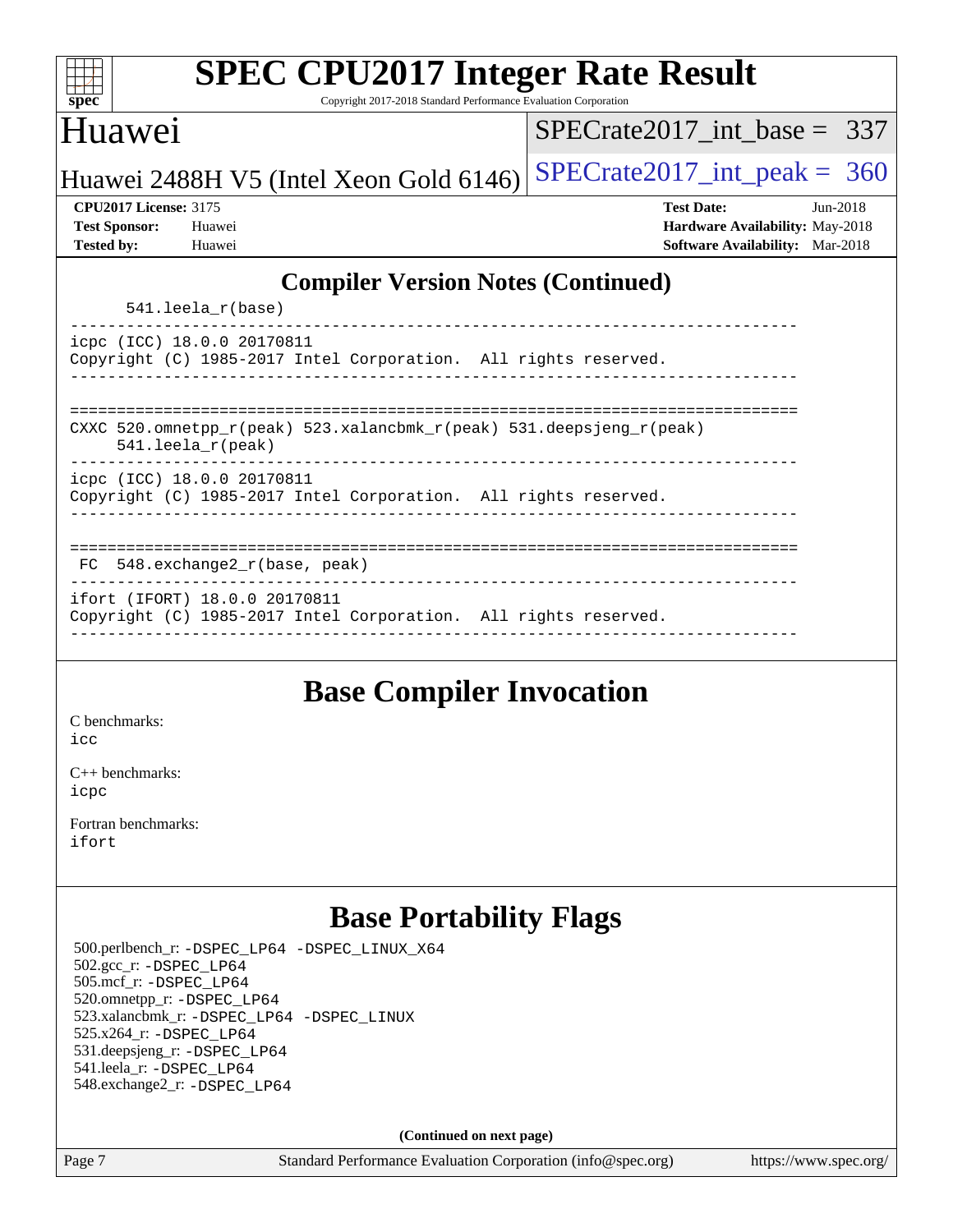### $+\ +$ **[spec](http://www.spec.org/)**

# **[SPEC CPU2017 Integer Rate Result](http://www.spec.org/auto/cpu2017/Docs/result-fields.html#SPECCPU2017IntegerRateResult)**

Copyright 2017-2018 Standard Performance Evaluation Corporation

## Huawei

[SPECrate2017\\_int\\_base =](http://www.spec.org/auto/cpu2017/Docs/result-fields.html#SPECrate2017intbase) 337

Huawei 2488H V5 (Intel Xeon Gold  $6146$ ) [SPECrate2017\\_int\\_peak =](http://www.spec.org/auto/cpu2017/Docs/result-fields.html#SPECrate2017intpeak) 360

**[CPU2017 License:](http://www.spec.org/auto/cpu2017/Docs/result-fields.html#CPU2017License)** 3175 **[Test Date:](http://www.spec.org/auto/cpu2017/Docs/result-fields.html#TestDate)** Jun-2018 **[Test Sponsor:](http://www.spec.org/auto/cpu2017/Docs/result-fields.html#TestSponsor)** Huawei **[Hardware Availability:](http://www.spec.org/auto/cpu2017/Docs/result-fields.html#HardwareAvailability)** May-2018 **[Tested by:](http://www.spec.org/auto/cpu2017/Docs/result-fields.html#Testedby)** Huawei **[Software Availability:](http://www.spec.org/auto/cpu2017/Docs/result-fields.html#SoftwareAvailability)** Mar-2018

# **[Base Portability Flags \(Continued\)](http://www.spec.org/auto/cpu2017/Docs/result-fields.html#BasePortabilityFlags)**

557.xz\_r: [-DSPEC\\_LP64](http://www.spec.org/cpu2017/results/res2018q4/cpu2017-20181118-09820.flags.html#suite_basePORTABILITY557_xz_r_DSPEC_LP64)

## **[Base Optimization Flags](http://www.spec.org/auto/cpu2017/Docs/result-fields.html#BaseOptimizationFlags)**

[C benchmarks](http://www.spec.org/auto/cpu2017/Docs/result-fields.html#Cbenchmarks):

[-Wl,-z,muldefs](http://www.spec.org/cpu2017/results/res2018q4/cpu2017-20181118-09820.flags.html#user_CCbase_link_force_multiple1_b4cbdb97b34bdee9ceefcfe54f4c8ea74255f0b02a4b23e853cdb0e18eb4525ac79b5a88067c842dd0ee6996c24547a27a4b99331201badda8798ef8a743f577) [-xCORE-AVX512](http://www.spec.org/cpu2017/results/res2018q4/cpu2017-20181118-09820.flags.html#user_CCbase_f-xCORE-AVX512) [-ipo](http://www.spec.org/cpu2017/results/res2018q4/cpu2017-20181118-09820.flags.html#user_CCbase_f-ipo) [-O3](http://www.spec.org/cpu2017/results/res2018q4/cpu2017-20181118-09820.flags.html#user_CCbase_f-O3) [-no-prec-div](http://www.spec.org/cpu2017/results/res2018q4/cpu2017-20181118-09820.flags.html#user_CCbase_f-no-prec-div) [-qopt-mem-layout-trans=3](http://www.spec.org/cpu2017/results/res2018q4/cpu2017-20181118-09820.flags.html#user_CCbase_f-qopt-mem-layout-trans_de80db37974c74b1f0e20d883f0b675c88c3b01e9d123adea9b28688d64333345fb62bc4a798493513fdb68f60282f9a726aa07f478b2f7113531aecce732043) [-L/usr/local/je5.0.1-64/lib](http://www.spec.org/cpu2017/results/res2018q4/cpu2017-20181118-09820.flags.html#user_CCbase_jemalloc_link_path64_4b10a636b7bce113509b17f3bd0d6226c5fb2346b9178c2d0232c14f04ab830f976640479e5c33dc2bcbbdad86ecfb6634cbbd4418746f06f368b512fced5394) [-ljemalloc](http://www.spec.org/cpu2017/results/res2018q4/cpu2017-20181118-09820.flags.html#user_CCbase_jemalloc_link_lib_d1249b907c500fa1c0672f44f562e3d0f79738ae9e3c4a9c376d49f265a04b9c99b167ecedbf6711b3085be911c67ff61f150a17b3472be731631ba4d0471706)

[C++ benchmarks:](http://www.spec.org/auto/cpu2017/Docs/result-fields.html#CXXbenchmarks)

[-Wl,-z,muldefs](http://www.spec.org/cpu2017/results/res2018q4/cpu2017-20181118-09820.flags.html#user_CXXbase_link_force_multiple1_b4cbdb97b34bdee9ceefcfe54f4c8ea74255f0b02a4b23e853cdb0e18eb4525ac79b5a88067c842dd0ee6996c24547a27a4b99331201badda8798ef8a743f577) [-xCORE-AVX512](http://www.spec.org/cpu2017/results/res2018q4/cpu2017-20181118-09820.flags.html#user_CXXbase_f-xCORE-AVX512) [-ipo](http://www.spec.org/cpu2017/results/res2018q4/cpu2017-20181118-09820.flags.html#user_CXXbase_f-ipo) [-O3](http://www.spec.org/cpu2017/results/res2018q4/cpu2017-20181118-09820.flags.html#user_CXXbase_f-O3) [-no-prec-div](http://www.spec.org/cpu2017/results/res2018q4/cpu2017-20181118-09820.flags.html#user_CXXbase_f-no-prec-div) [-qopt-mem-layout-trans=3](http://www.spec.org/cpu2017/results/res2018q4/cpu2017-20181118-09820.flags.html#user_CXXbase_f-qopt-mem-layout-trans_de80db37974c74b1f0e20d883f0b675c88c3b01e9d123adea9b28688d64333345fb62bc4a798493513fdb68f60282f9a726aa07f478b2f7113531aecce732043) [-L/usr/local/je5.0.1-64/lib](http://www.spec.org/cpu2017/results/res2018q4/cpu2017-20181118-09820.flags.html#user_CXXbase_jemalloc_link_path64_4b10a636b7bce113509b17f3bd0d6226c5fb2346b9178c2d0232c14f04ab830f976640479e5c33dc2bcbbdad86ecfb6634cbbd4418746f06f368b512fced5394) [-ljemalloc](http://www.spec.org/cpu2017/results/res2018q4/cpu2017-20181118-09820.flags.html#user_CXXbase_jemalloc_link_lib_d1249b907c500fa1c0672f44f562e3d0f79738ae9e3c4a9c376d49f265a04b9c99b167ecedbf6711b3085be911c67ff61f150a17b3472be731631ba4d0471706)

### [Fortran benchmarks](http://www.spec.org/auto/cpu2017/Docs/result-fields.html#Fortranbenchmarks):

[-Wl,-z,muldefs](http://www.spec.org/cpu2017/results/res2018q4/cpu2017-20181118-09820.flags.html#user_FCbase_link_force_multiple1_b4cbdb97b34bdee9ceefcfe54f4c8ea74255f0b02a4b23e853cdb0e18eb4525ac79b5a88067c842dd0ee6996c24547a27a4b99331201badda8798ef8a743f577) [-xCORE-AVX512](http://www.spec.org/cpu2017/results/res2018q4/cpu2017-20181118-09820.flags.html#user_FCbase_f-xCORE-AVX512) [-ipo](http://www.spec.org/cpu2017/results/res2018q4/cpu2017-20181118-09820.flags.html#user_FCbase_f-ipo) [-O3](http://www.spec.org/cpu2017/results/res2018q4/cpu2017-20181118-09820.flags.html#user_FCbase_f-O3) [-no-prec-div](http://www.spec.org/cpu2017/results/res2018q4/cpu2017-20181118-09820.flags.html#user_FCbase_f-no-prec-div) [-qopt-mem-layout-trans=3](http://www.spec.org/cpu2017/results/res2018q4/cpu2017-20181118-09820.flags.html#user_FCbase_f-qopt-mem-layout-trans_de80db37974c74b1f0e20d883f0b675c88c3b01e9d123adea9b28688d64333345fb62bc4a798493513fdb68f60282f9a726aa07f478b2f7113531aecce732043) [-nostandard-realloc-lhs](http://www.spec.org/cpu2017/results/res2018q4/cpu2017-20181118-09820.flags.html#user_FCbase_f_2003_std_realloc_82b4557e90729c0f113870c07e44d33d6f5a304b4f63d4c15d2d0f1fab99f5daaed73bdb9275d9ae411527f28b936061aa8b9c8f2d63842963b95c9dd6426b8a) [-align array32byte](http://www.spec.org/cpu2017/results/res2018q4/cpu2017-20181118-09820.flags.html#user_FCbase_align_array32byte_b982fe038af199962ba9a80c053b8342c548c85b40b8e86eb3cc33dee0d7986a4af373ac2d51c3f7cf710a18d62fdce2948f201cd044323541f22fc0fffc51b6) [-L/usr/local/je5.0.1-64/lib](http://www.spec.org/cpu2017/results/res2018q4/cpu2017-20181118-09820.flags.html#user_FCbase_jemalloc_link_path64_4b10a636b7bce113509b17f3bd0d6226c5fb2346b9178c2d0232c14f04ab830f976640479e5c33dc2bcbbdad86ecfb6634cbbd4418746f06f368b512fced5394) [-ljemalloc](http://www.spec.org/cpu2017/results/res2018q4/cpu2017-20181118-09820.flags.html#user_FCbase_jemalloc_link_lib_d1249b907c500fa1c0672f44f562e3d0f79738ae9e3c4a9c376d49f265a04b9c99b167ecedbf6711b3085be911c67ff61f150a17b3472be731631ba4d0471706)

## **[Base Other Flags](http://www.spec.org/auto/cpu2017/Docs/result-fields.html#BaseOtherFlags)**

[C benchmarks](http://www.spec.org/auto/cpu2017/Docs/result-fields.html#Cbenchmarks):  $-m64 - std= c11$  $-m64 - std= c11$ 

[C++ benchmarks:](http://www.spec.org/auto/cpu2017/Docs/result-fields.html#CXXbenchmarks) [-m64](http://www.spec.org/cpu2017/results/res2018q4/cpu2017-20181118-09820.flags.html#user_CXXbase_intel_intel64_18.0_af43caccfc8ded86e7699f2159af6efc7655f51387b94da716254467f3c01020a5059329e2569e4053f409e7c9202a7efc638f7a6d1ffb3f52dea4a3e31d82ab)

[Fortran benchmarks](http://www.spec.org/auto/cpu2017/Docs/result-fields.html#Fortranbenchmarks): [-m64](http://www.spec.org/cpu2017/results/res2018q4/cpu2017-20181118-09820.flags.html#user_FCbase_intel_intel64_18.0_af43caccfc8ded86e7699f2159af6efc7655f51387b94da716254467f3c01020a5059329e2569e4053f409e7c9202a7efc638f7a6d1ffb3f52dea4a3e31d82ab)

# **[Peak Compiler Invocation](http://www.spec.org/auto/cpu2017/Docs/result-fields.html#PeakCompilerInvocation)**

[C benchmarks](http://www.spec.org/auto/cpu2017/Docs/result-fields.html#Cbenchmarks): [icc](http://www.spec.org/cpu2017/results/res2018q4/cpu2017-20181118-09820.flags.html#user_CCpeak_intel_icc_18.0_66fc1ee009f7361af1fbd72ca7dcefbb700085f36577c54f309893dd4ec40d12360134090235512931783d35fd58c0460139e722d5067c5574d8eaf2b3e37e92)

[C++ benchmarks:](http://www.spec.org/auto/cpu2017/Docs/result-fields.html#CXXbenchmarks) [icpc](http://www.spec.org/cpu2017/results/res2018q4/cpu2017-20181118-09820.flags.html#user_CXXpeak_intel_icpc_18.0_c510b6838c7f56d33e37e94d029a35b4a7bccf4766a728ee175e80a419847e808290a9b78be685c44ab727ea267ec2f070ec5dc83b407c0218cded6866a35d07)

[Fortran benchmarks](http://www.spec.org/auto/cpu2017/Docs/result-fields.html#Fortranbenchmarks): [ifort](http://www.spec.org/cpu2017/results/res2018q4/cpu2017-20181118-09820.flags.html#user_FCpeak_intel_ifort_18.0_8111460550e3ca792625aed983ce982f94888b8b503583aa7ba2b8303487b4d8a21a13e7191a45c5fd58ff318f48f9492884d4413fa793fd88dd292cad7027ca)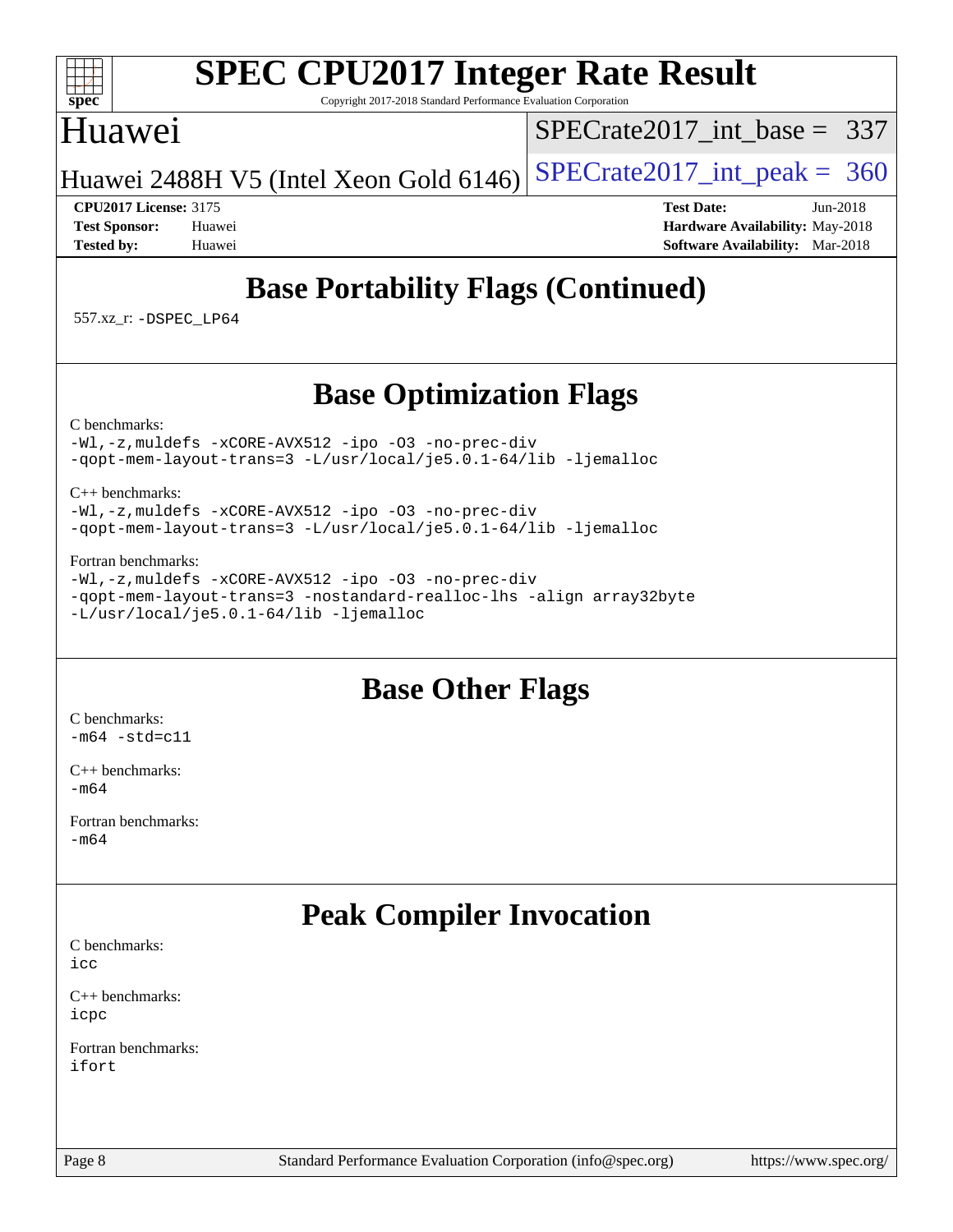

Copyright 2017-2018 Standard Performance Evaluation Corporation

## Huawei

[SPECrate2017\\_int\\_base =](http://www.spec.org/auto/cpu2017/Docs/result-fields.html#SPECrate2017intbase) 337

Huawei 2488H V5 (Intel Xeon Gold  $6146$ ) [SPECrate2017\\_int\\_peak =](http://www.spec.org/auto/cpu2017/Docs/result-fields.html#SPECrate2017intpeak) 360

**[Tested by:](http://www.spec.org/auto/cpu2017/Docs/result-fields.html#Testedby)** Huawei **[Software Availability:](http://www.spec.org/auto/cpu2017/Docs/result-fields.html#SoftwareAvailability)** Mar-2018

**[CPU2017 License:](http://www.spec.org/auto/cpu2017/Docs/result-fields.html#CPU2017License)** 3175 **[Test Date:](http://www.spec.org/auto/cpu2017/Docs/result-fields.html#TestDate)** Jun-2018 **[Test Sponsor:](http://www.spec.org/auto/cpu2017/Docs/result-fields.html#TestSponsor)** Huawei **[Hardware Availability:](http://www.spec.org/auto/cpu2017/Docs/result-fields.html#HardwareAvailability)** May-2018

## **[Peak Portability Flags](http://www.spec.org/auto/cpu2017/Docs/result-fields.html#PeakPortabilityFlags)**

 500.perlbench\_r: [-DSPEC\\_LP64](http://www.spec.org/cpu2017/results/res2018q4/cpu2017-20181118-09820.flags.html#b500.perlbench_r_peakPORTABILITY_DSPEC_LP64) [-DSPEC\\_LINUX\\_X64](http://www.spec.org/cpu2017/results/res2018q4/cpu2017-20181118-09820.flags.html#b500.perlbench_r_peakCPORTABILITY_DSPEC_LINUX_X64) 502.gcc\_r: [-D\\_FILE\\_OFFSET\\_BITS=64](http://www.spec.org/cpu2017/results/res2018q4/cpu2017-20181118-09820.flags.html#user_peakPORTABILITY502_gcc_r_file_offset_bits_64_5ae949a99b284ddf4e95728d47cb0843d81b2eb0e18bdfe74bbf0f61d0b064f4bda2f10ea5eb90e1dcab0e84dbc592acfc5018bc955c18609f94ddb8d550002c) 505.mcf\_r: [-DSPEC\\_LP64](http://www.spec.org/cpu2017/results/res2018q4/cpu2017-20181118-09820.flags.html#suite_peakPORTABILITY505_mcf_r_DSPEC_LP64) 520.omnetpp\_r: [-DSPEC\\_LP64](http://www.spec.org/cpu2017/results/res2018q4/cpu2017-20181118-09820.flags.html#suite_peakPORTABILITY520_omnetpp_r_DSPEC_LP64) 523.xalancbmk\_r: [-D\\_FILE\\_OFFSET\\_BITS=64](http://www.spec.org/cpu2017/results/res2018q4/cpu2017-20181118-09820.flags.html#user_peakPORTABILITY523_xalancbmk_r_file_offset_bits_64_5ae949a99b284ddf4e95728d47cb0843d81b2eb0e18bdfe74bbf0f61d0b064f4bda2f10ea5eb90e1dcab0e84dbc592acfc5018bc955c18609f94ddb8d550002c) [-DSPEC\\_LINUX](http://www.spec.org/cpu2017/results/res2018q4/cpu2017-20181118-09820.flags.html#b523.xalancbmk_r_peakCXXPORTABILITY_DSPEC_LINUX) 525.x264\_r: [-DSPEC\\_LP64](http://www.spec.org/cpu2017/results/res2018q4/cpu2017-20181118-09820.flags.html#suite_peakPORTABILITY525_x264_r_DSPEC_LP64) 531.deepsjeng\_r: [-DSPEC\\_LP64](http://www.spec.org/cpu2017/results/res2018q4/cpu2017-20181118-09820.flags.html#suite_peakPORTABILITY531_deepsjeng_r_DSPEC_LP64) 541.leela\_r: [-DSPEC\\_LP64](http://www.spec.org/cpu2017/results/res2018q4/cpu2017-20181118-09820.flags.html#suite_peakPORTABILITY541_leela_r_DSPEC_LP64) 548.exchange2\_r: [-DSPEC\\_LP64](http://www.spec.org/cpu2017/results/res2018q4/cpu2017-20181118-09820.flags.html#suite_peakPORTABILITY548_exchange2_r_DSPEC_LP64) 557.xz\_r: [-DSPEC\\_LP64](http://www.spec.org/cpu2017/results/res2018q4/cpu2017-20181118-09820.flags.html#suite_peakPORTABILITY557_xz_r_DSPEC_LP64)

# **[Peak Optimization Flags](http://www.spec.org/auto/cpu2017/Docs/result-fields.html#PeakOptimizationFlags)**

[C benchmarks](http://www.spec.org/auto/cpu2017/Docs/result-fields.html#Cbenchmarks):

```
 500.perlbench_r: -Wl,-z,muldefs -prof-gen(pass 1) -prof-use(pass 2) -ipo
-xCORE-AVX512 -O3 -no-prec-div -qopt-mem-layout-trans=3
-fno-strict-overflow -L/usr/local/je5.0.1-64/lib
-ljemalloc
 502.gcc_r: -L/opt/intel/compilers_and_libraries_2018/linux/lib/ia32
-Wl,-z,muldefs -prof-gen(pass 1) -prof-use(pass 2) -ipo
-xCORE-AVX512 -O3 -no-prec-div -qopt-mem-layout-trans=3
-L/usr/local/je5.0.1-32/lib -ljemalloc
 505.mcf_r: -Wl,-z,muldefs -xCORE-AVX512 -ipo -O3 -no-prec-div
-qopt-mem-layout-trans=3 -L/usr/local/je5.0.1-64/lib
-ljemalloc
 525.x264_r: -Wl,-z,muldefs -xCORE-AVX512 -ipo -O3 -no-prec-div
-qopt-mem-layout-trans=3 -fno-alias
-L/usr/local/je5.0.1-64/lib -ljemalloc
 557.xz_r: Same as 505.mcf_r
C++ benchmarks: 
 520.omnetpp_r: -Wl,-z,muldefs -prof-gen(pass 1) -prof-use(pass 2) -ipo
-xCORE-AVX512 -O3 -no-prec-div -qopt-mem-layout-trans=3
-L/usr/local/je5.0.1-64/lib -ljemalloc
 523.xalancbmk_r: -L/opt/intel/compilers_and_libraries_2018/linux/lib/ia32
-Wl,-z,muldefs -prof-gen(pass 1) -prof-use(pass 2) -ipo
-xCORE-AVX512 -O3 -no-prec-div -qopt-mem-layout-trans=3
                                      (Continued on next page)
```
Page 9 Standard Performance Evaluation Corporation [\(info@spec.org\)](mailto:info@spec.org) <https://www.spec.org/>